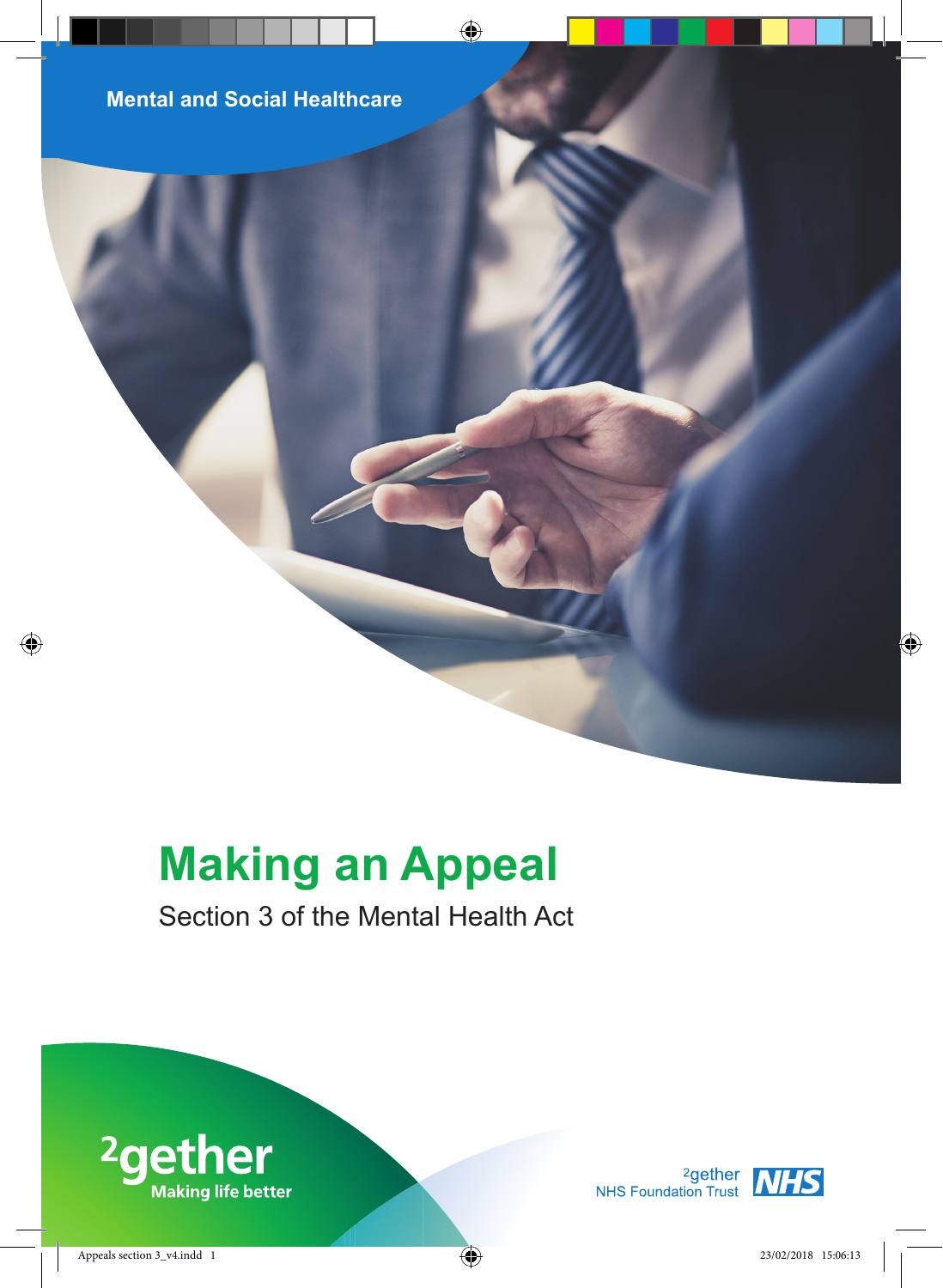You are under Section 3 of the Mental Health Act and must initially stay in the hospital for up to six months. After six months a Section 3 can be renewed for six more months and then for periods of twelve months, if your responsible clinician considers that you need to stay in hospital.

If you do not want to stay in hospital, you can ask for independent people to consider if your Section 3 should stay in place.

You can appeal to two different groups of independent people:

- the Mental Health Act Managers; and
- the Tribunal.

You can choose to appeal to both groups or just one of them.

# **The Mental Health Act Managers**

You can ask the Mental Health Act (MHA) Managers to review your section at least once within each period of six or twelve months. A hearing with them should take place within two to four weeks.

In addition, the MHA Managers will automatically review your section (even if you do not ask them to) if your responsible clinician:

- renews your Section 3; or
- bars a request from your nearest relative for your section to be ended.

You will meet with three MHA Managers. They are independent people who do not work for the hospital.

One of the MHA Managers will chair the hearing and will introduce themselves to you shortly before it starts.

You can ask for an independent advocate to help you.

The hearing will take place in a meeting room in the hospital. You and your advocate can attend. If you have chosen a legal representative for a tribunal (see below), they can also attend. You can bring a relative or friend with you. Your responsible clinician, named nurse and care co-ordinator/social worker (or colleague representing them) will also attend.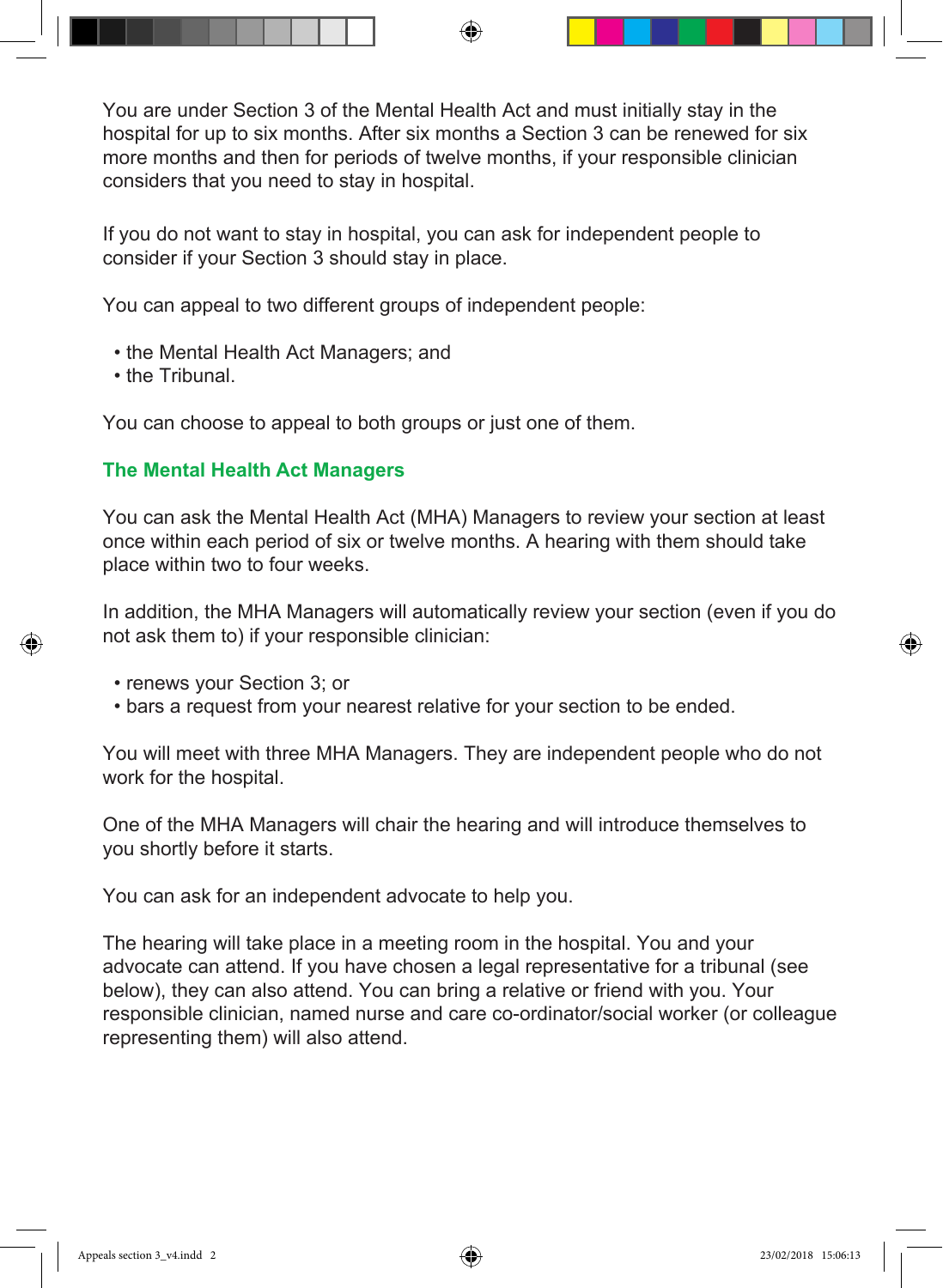Before the hearing starts, the MHA Managers will read reports from your responsible clinician, named nurse and care co-ordinator/social worker. During the hearing the MHA Managers will ask them questions about the reports. You and your advocate/ legal representative can also ask questions. You can speak to the MHA Managers alone at the end of the hearing if you would like to.

The MHA Managers will then decide if you meet the criteria for a Section 3. If they decide that you do not, they will discharge you from the section and you will be allowed to leave hospital. The Chair will tell you and your advocate/legal representative what they have decided.

If you would like a MHA Managers' hearing, tell the ward staff, your advocate or legal representative or contact the hospital Mental Health Act Administrator.

# **The Tribunal**

You can apply for a tribunal once within each period of six or twelve months. The tribunal then normally takes place within about six weeks.

There may also be occasions when the law requires a tribunal to be set up for you (even if you have not asked for one) in order to ensure that your rights are being protected.

The tribunal is a group of three independent people who do not work for the hospital. They are:

- a judge (who chairs the tribunal);
- a doctor; and
- another person.

You can ask for a legal representative to help you at the tribunal. You will not have to pay. You can choose from the list of legal representatives in this booklet. If you do not choose one, the tribunal may do so for you.

The tribunal doctor will not normally visit you before the tribunal takes place, unless you tell your legal representative that you would like them to.

The tribunal will take place in a meeting room in the hospital. Your legal representative will attend. You are encouraged to attend as well but do not have to. You can bring a relative or friend with you. Your responsible clinician, named nurse and care co-ordinator/social worker (or colleague representing them) will also attend.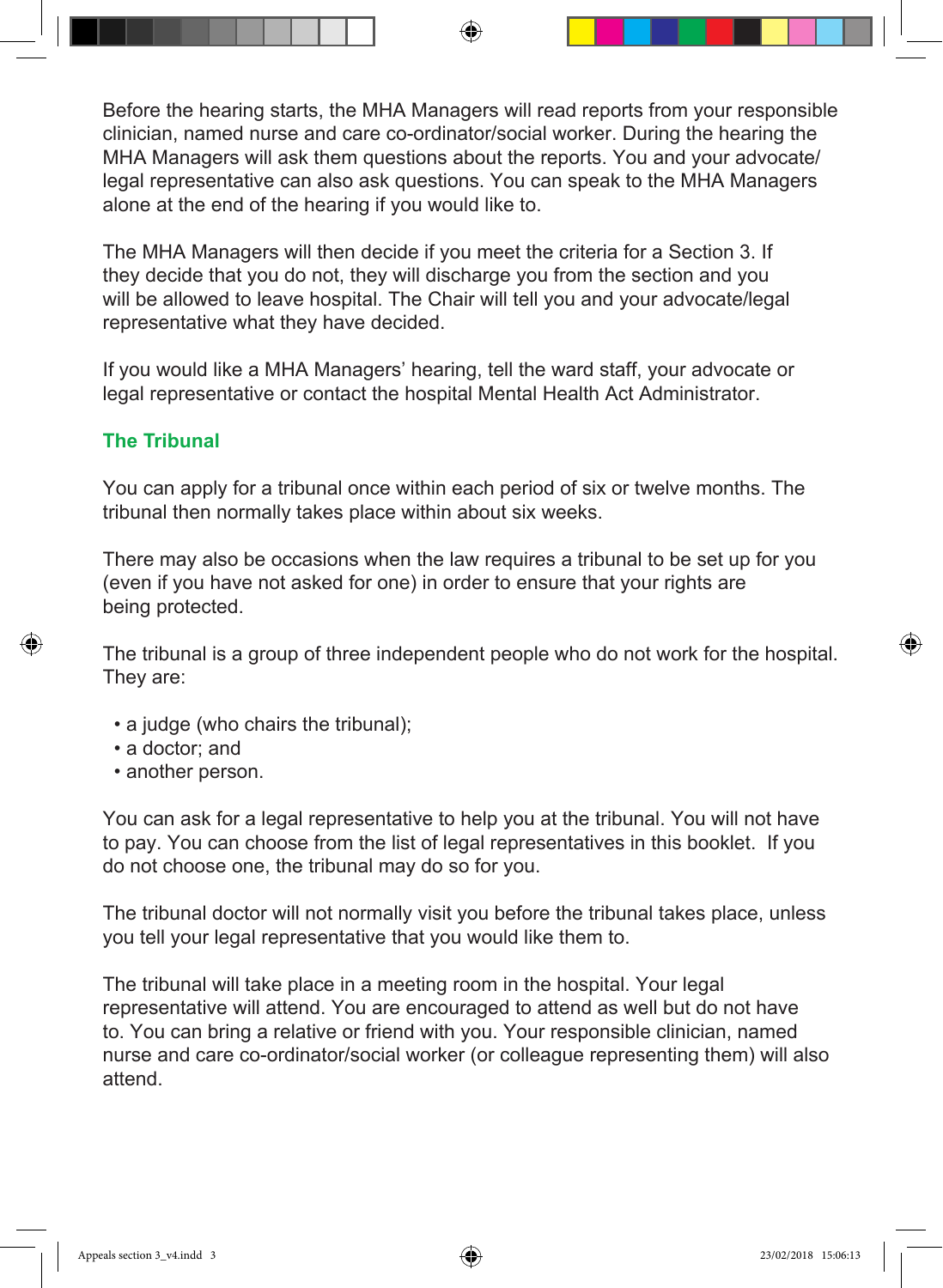Before the Tribunal Starts, its members will read reports from your responsible clinician, named nurse and care co-ordinator/social worker. During the tribunal they will ask questions about the reports. Your legal representative can also ask questions.

The tribunal will then decide if you meet the criteria for a section 3. If it decides that you do not, it will discharge you from the section and you will be allowed to leave hospital. The chair of the tribunal Chair will tell you and your legal representative what they have decided.

If you would like a tribunal, tell the ward staff, your legal representative or advocate or contact the hospital Mental Health Act Administrator.

# **Advocates**

Please tell the ward staff if you would like to speak to an independent advocate.

You can also contact the Advocacy Service yourself:

- **Gloucestershire POhWER 0300 003 1162**
- **Herefordshire Onside on 01905 27525.**

# **Legal Representatives**

The legal representatives on this list specialise in the Mental Health Act and are able to represent clients at tribunals free of charge.

The list shows legal representatives in surrounding areas. Other legal representatives may also be available and can be found at:

# **www.lawsociety.org.uk/support-services/accreditation/mental-health/** (and click on 'List of members').

The hospital Mental Health Act Administrator is happy to contact the legal representative you choose.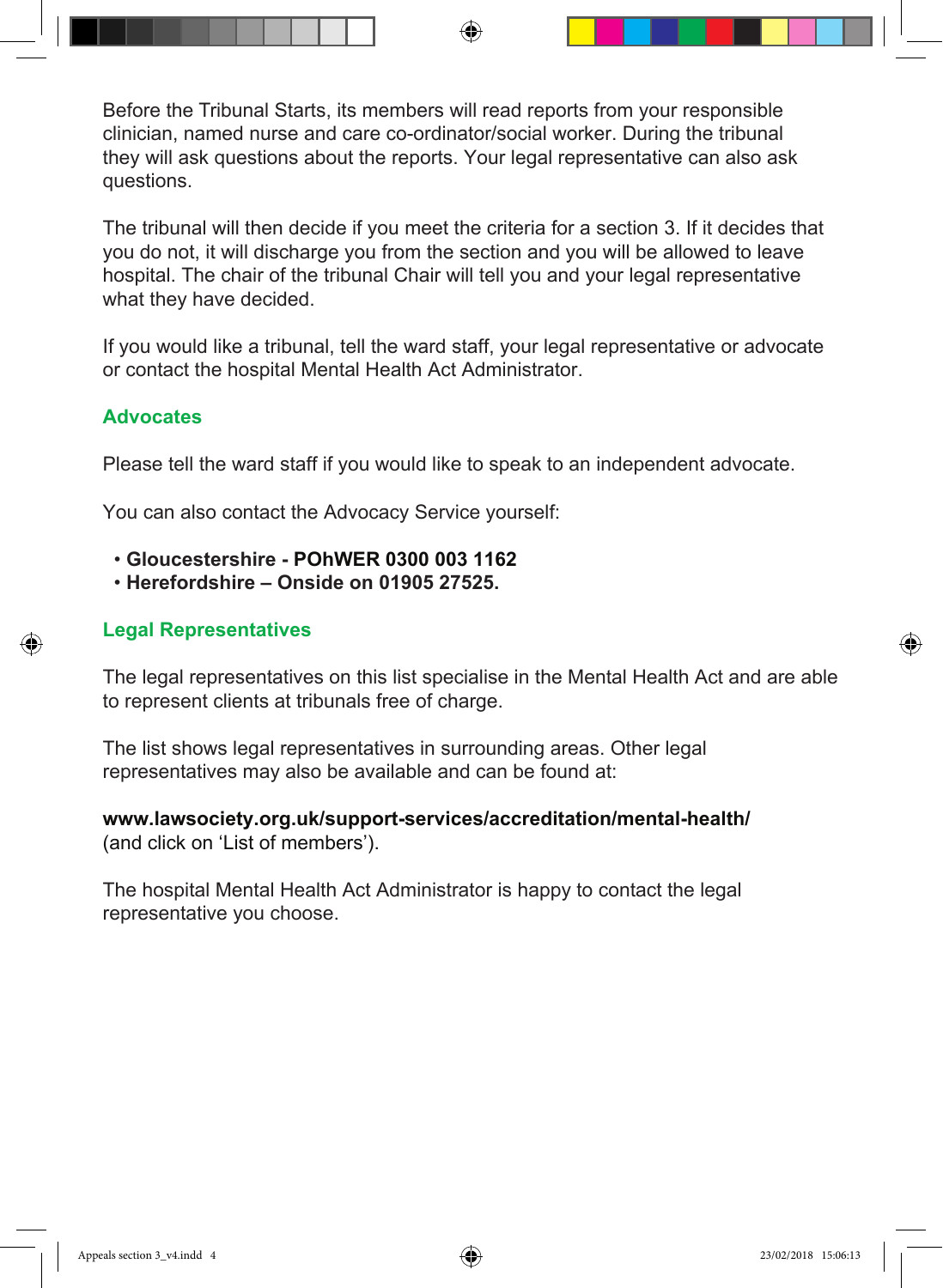#### **Gloucestershire**

Miss Beverley Bleasdale **Iacopi Palmer** Unit C4 Spinnaker House Spinnaker Road Gloucester GL2 5FD 01452 416452 **www.ipsllp.co.uk**

#### **Worcestershire**

Ms Kate Tyrell **Cartwright King** 28 Foregate Street **Worcester** WR1 1DS 01905 676353 **www.cartwrightking.co.uk**

Mr Luke Grant **Thursfields** 14 & 27 Church Street Kidderminster DY10 2AJ 01562 820575 **www.thursfields.co.uk**

#### **Warwickshire**

Mr Gareth Morris **CBTC Rawstorne** 27A Windsor Street Stratford upon Avon CV37 6NE 01789 267646 **www.cbtcsolicitors.co.uk**

#### **Wiltshire**

**Albin & Co** 121 Commercial Road Swindon SN1 5PL 0118 955 1918 **www.albinandco.co.uk**

#### **Oxfordshire**

**Oxford Law Group** 3 Frewin Chambers Frewin Court Cornmarket Oxford OX1 3HZ 01865 297300 **www.oxfordlawgroup.co.uk**

#### **Wales**

**Clodes Solicitors** Regus House Malthouse Avenue Cardiff Gate Business Park Llanishen Cardiff CF23 8RU 029 2026 3800 **www.clodes-solicitors.com**

#### **Confreys Lawyers**

56 Mackintosh Place Roath Cardiff CF24 4RQ 029 2069 3999

#### **CJCH Solicitors**

Williams House 11-15 Columbus Walk Cardiff CF10 4BY 0333 231 6405 **www.cjchsolicitors.co.uk**

#### **Avon**

**Avon and Bristol Law Centre** 2 Moon Street Bristol BS2 8QE **www.ablc.org.uk**